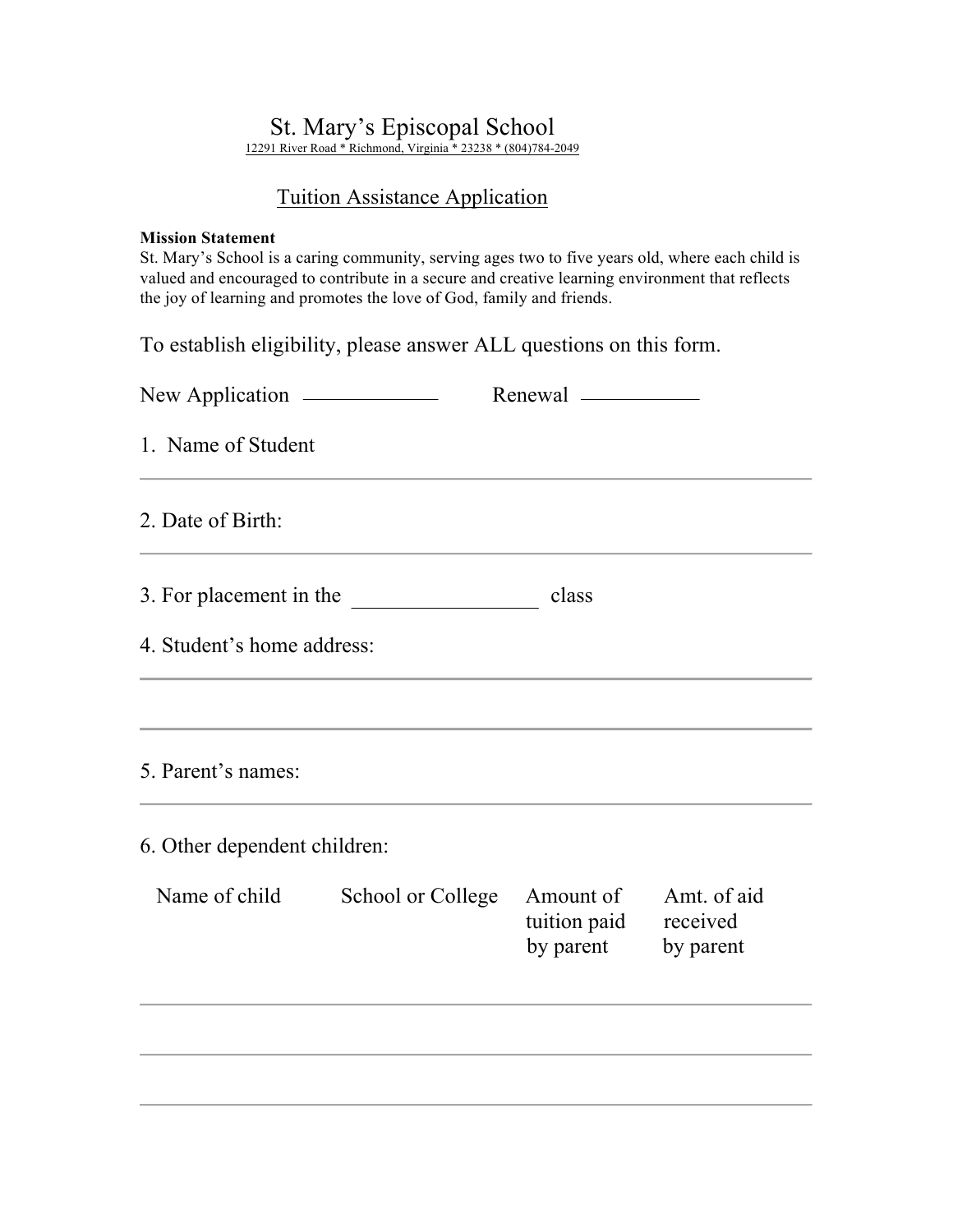7. List other dependents, if any. In case of dependents living outside your home, indicate approximate amount of financial assistance you give each year.

8. Aside from your family obligations, do you have any commitments which should be considered in order to obtain a fair estimate of your financial situation (mortgage payments, for example)? If so, give details.

9. Father's business:

Business address:

Name of firm or employer:

10. Mother's business:

Business address:

Name of firm or employer:

## 11. **A copy of your completed Federal and State income return must accompany this application.**

a. Father's earned income:

b. Father's additional annual income (interest, etc.):

c. Mother's earned income:

d. Mother's additional annual income (interest, etc.):

12. Are there any other funds that might be applied to the candidate's education, such as legacies, gifts, trust funds, educational insurance, aid from relatives, friends, or organizations? Give details.